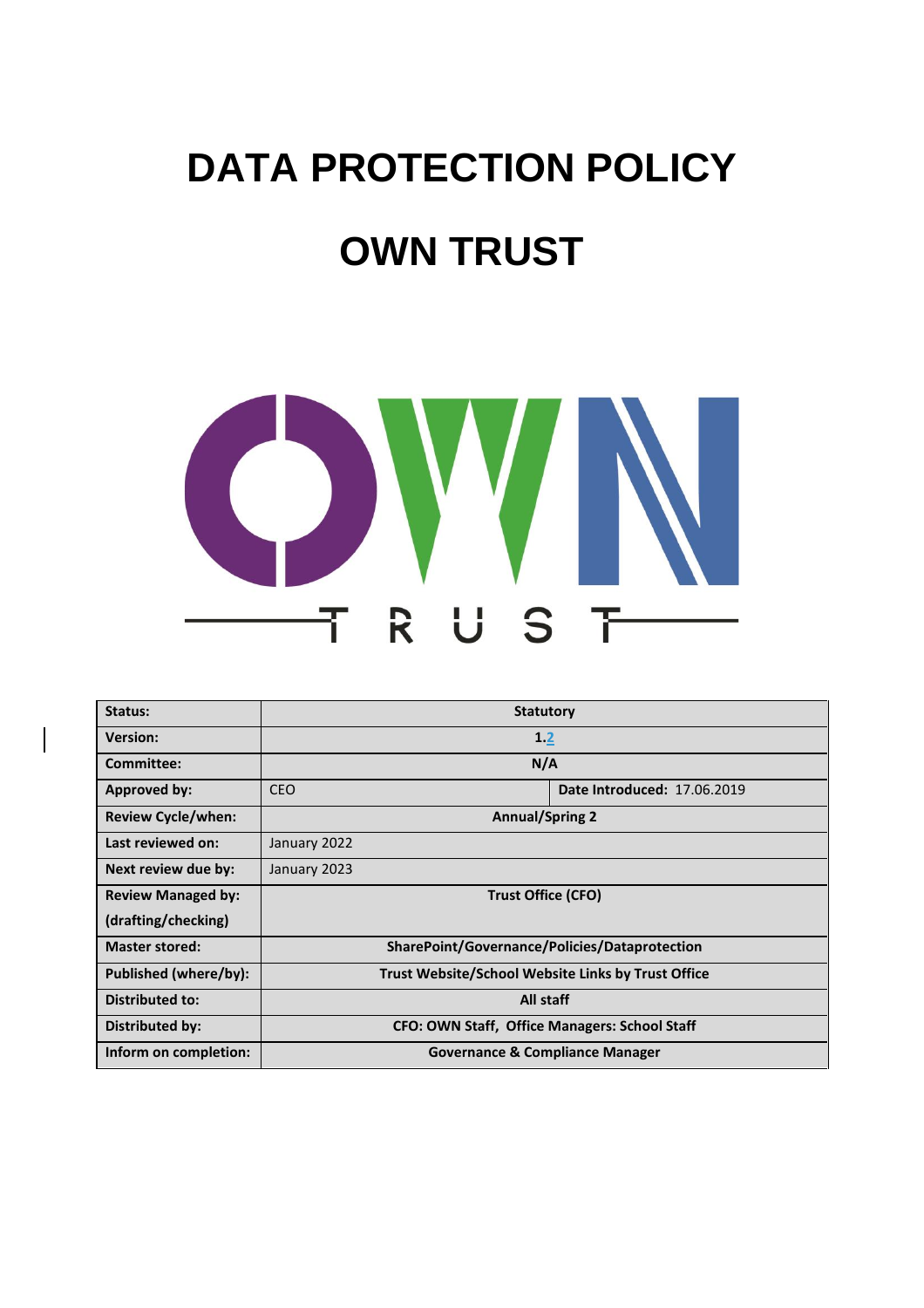# **REVISIONS**

| <b>Version</b>    | Page/    | <b>Description of Change</b>                                                                          | Approved   |
|-------------------|----------|-------------------------------------------------------------------------------------------------------|------------|
|                   | Item No. |                                                                                                       | On         |
| 1.0               |          | First approval                                                                                        | 13.02.2020 |
| 1.1<br>Throughout |          | Various changes to ensure compliance with UK<br>data protection following departure from EU.          | 27.05.2021 |
|                   | p6/7.1   | List of special categories of personal data added                                                     |            |
|                   | p7/7.2   | Added reference to expectation of removal or<br>deletion of data                                      |            |
| p8/9.1            |          | Additional bullet points relating to reasons for<br>subject access requests (SAR)                     |            |
|                   |          | Removal of need for SAR to be in writing                                                              |            |
|                   | p8/9.3   | Additional reasons for refusing access to data                                                        |            |
|                   | p9/10    | Additional<br>information<br>regarding<br>parental<br>requests for educational record (e.g. charging) |            |
|                   | p9/11    | Additional section on CCTV for schools that have it                                                   |            |
|                   | p10/12   | Added expectation that parents are asked not to<br>share photos taken at public events                |            |
| P10/14            |          | Staff not to re-use passwords from other sites                                                        |            |
| 1.2               | p.4/3    | Addition of bullet points relating to biometric data<br>and medical information                       | 03.02.2022 |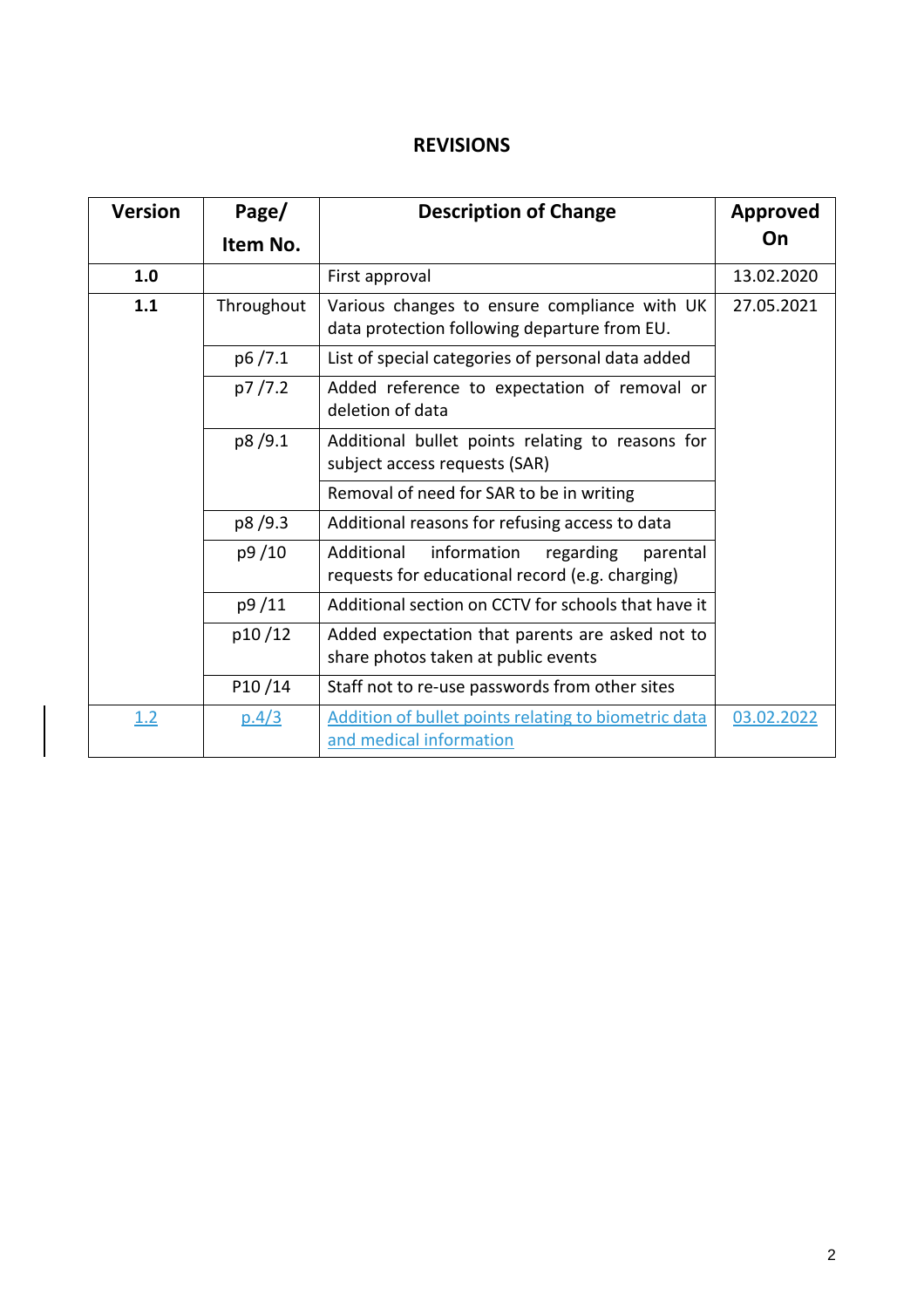## **Contents**

| $\mathbf 1$ . |  |
|---------------|--|
| 2.            |  |
| 3.            |  |
| 4.            |  |
| 5.            |  |
| 6.            |  |
| 7.            |  |
| 8.            |  |
| 9.            |  |
| 10.           |  |
| 11.           |  |
| 12.           |  |
| 13.           |  |
| 14.           |  |
| 15.           |  |
| 16.           |  |
| 17.           |  |
| 18.           |  |
| 19.           |  |
|               |  |

**…………………………………………………………………………………………………………………………….**

## **1. Aims**

OWN Trust aims to ensure that all personal data collected about staff, pupils, parents, governors, visitors and other individuals is collected, stored and processed in accordance with UK data protection law.

This policy applies to all personal data, regardless of whether it is in paper or electronic format.

# **2. Legislation and guidance**

This policy meets the requirements of the:

- UK General Data Protection Regulation (UK GDPR) the EU GDPR was incorporated into the UK legislation, with some amendments, by The Data Protection, Privacy and Electronic Communications (Amendments [etc.\) \(EU Exit\) Regulations 2020](https://www.legislation.gov.uk/uksi/2020/1586/made)
- [Data Protection Act 2018 \(DPA 2018\)](https://www.legislation.gov.uk/ukpga/2018/12/contents/enacted)

It is based on guidance published by the Information Commissioner's Office (ICO) on the [GDPR.](https://ico.org.uk/for-organisations/guide-to-data-protection/guide-to-the-general-data-protection-regulation-gdpr/) It reflects the ICOs [Code of Practice](https://ico.org.uk/media/for-organisations/documents/1542/cctv-code-of-practice.pdf) for the use of surveillance cameras and personal information.

In addition, this policy complies with regulation 5 of the [Education \(Pupil Information\) \(England\) Regulations 2005,](http://www.legislation.gov.uk/uksi/2005/1437/regulation/5/made) which gives parents the right of access to their child's educational record.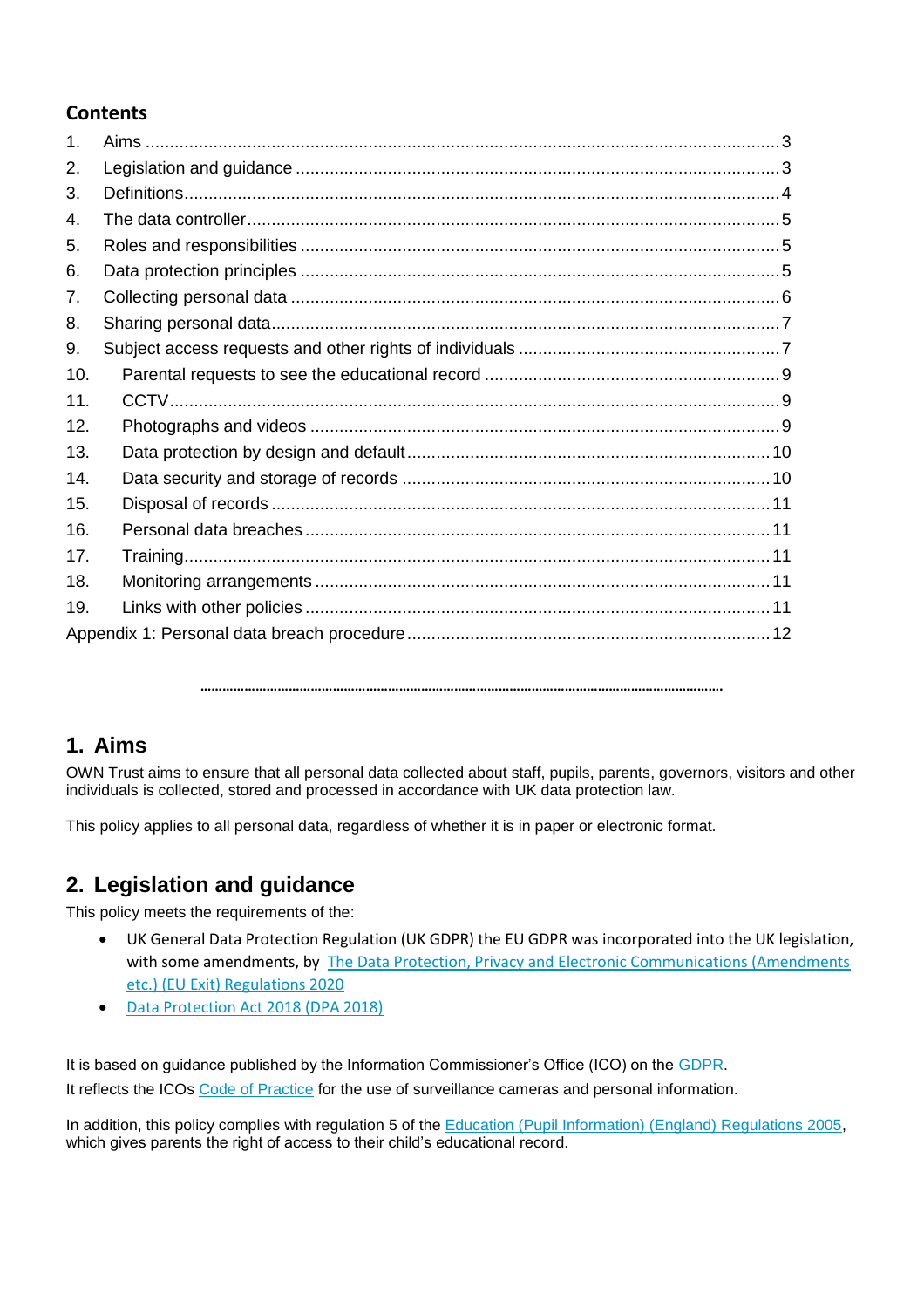# **3. Definitions**

| <b>Term</b>                         | <b>Definition</b>                                                                                                                                                                                                                                                                                                                                                                                                                 |  |
|-------------------------------------|-----------------------------------------------------------------------------------------------------------------------------------------------------------------------------------------------------------------------------------------------------------------------------------------------------------------------------------------------------------------------------------------------------------------------------------|--|
| Personal data                       | Any information relating to an identified, or<br>identifiable, individual.<br>This may include the individual's:<br>Name (including initials)<br>$\bullet$<br>Identification number<br>Location data<br>Online identifier, such as a username<br>It may also include factors specific to the<br>individual's physical, physiological, genetic,<br>mental, economic, cultural or social identity.                                  |  |
| Special categories of personal data | Personal data which is more sensitive and so<br>needs more protection, including information<br>about an individual's:<br>Racial or ethnic origin<br>$\bullet$<br>Political opinions<br>$\bullet$<br>Religious or philosophical beliefs<br>٠<br>Trade union membership<br>Genetics<br>Biometric data for uniquely identifying an<br>individual<br>Health - physical or mental<br>Sexual orientation<br><b>Medical information</b> |  |
| <b>Processing</b>                   | Anything done to personal data, such as<br>collecting, recording, organising, structuring,<br>storing, adapting, altering, retrieving, using,<br>disseminating, erasing or destroying.<br>Processing can be automated or manual.                                                                                                                                                                                                  |  |
| Data subject                        | The identified or identifiable individual whose<br>personal data is held or processed.                                                                                                                                                                                                                                                                                                                                            |  |
| Data controller                     | A person or organisation that determines the<br>purposes and the means of processing of<br>personal data.                                                                                                                                                                                                                                                                                                                         |  |
| Data processor                      | A person or other body, other than an employee<br>of the data controller, who processes personal<br>data on behalf of the data controller.                                                                                                                                                                                                                                                                                        |  |
| Personal data breach                | A breach of security leading to the accidental or<br>unlawful destruction, loss, alteration, unauthorised<br>disclosure of, or access to personal data.                                                                                                                                                                                                                                                                           |  |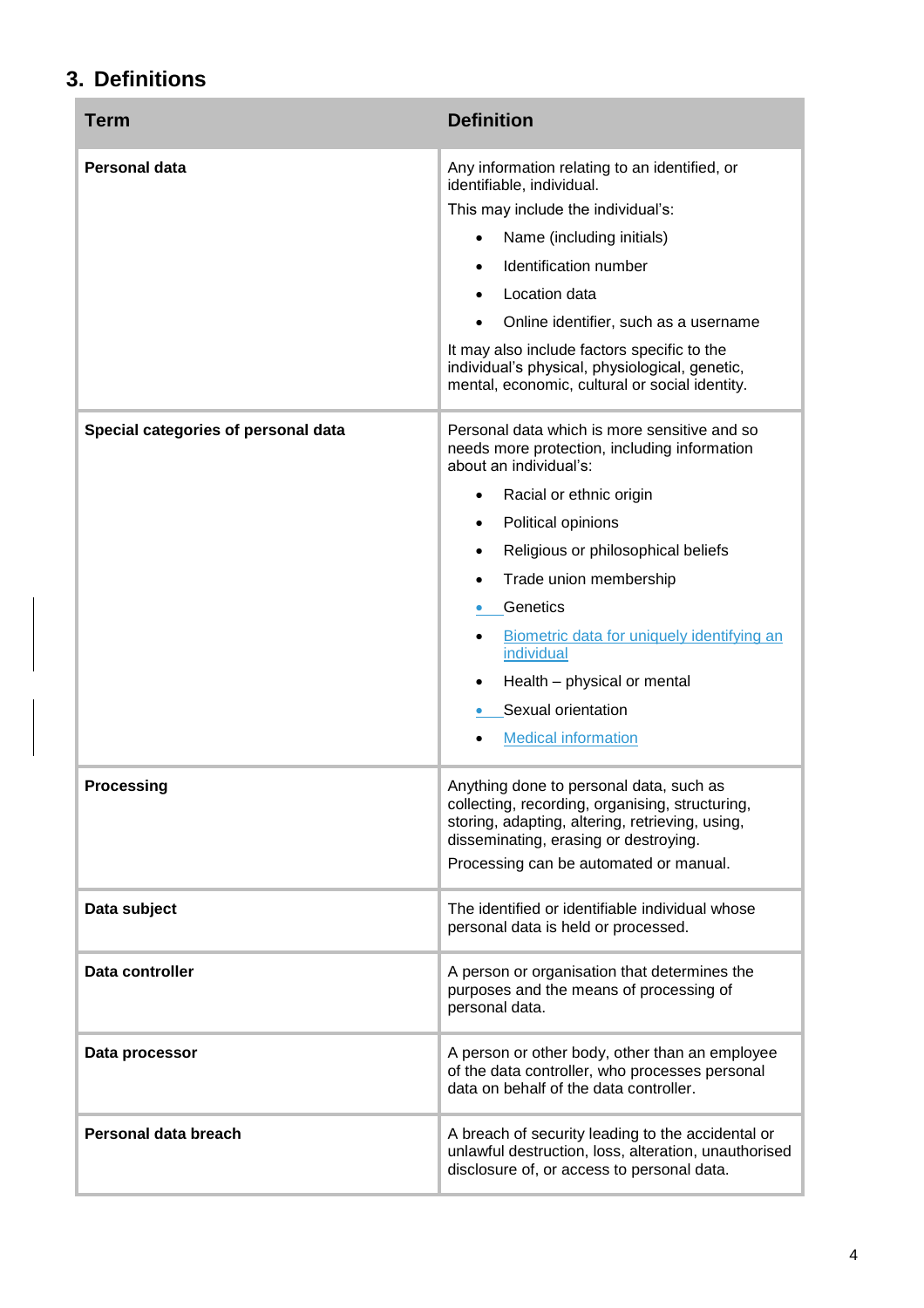# **4. The data controller**

OWN Trust processes personal data relating to parents, pupils, staff, governors, visitors and others, and therefore is the data controller.

The Trust is registered as a data controller with the ICO and will renew this registration annually or as otherwise legally required.

# **5. Roles and responsibilities**

This policy applies to **all staff** employed by OWN Trust, and to external organisations or individuals working on our behalf. Staff who do not comply with this policy may face disciplinary action.

## **5.1 Trust board**

The Board of Trustees has overall responsibility for ensuring that our school complies with all relevant data protection obligations.

## **5.2 Data protection officer**

The data protection officer (DPO) is responsible for overseeing the implementation of this policy, monitoring our compliance with data protection law, and developing related policies and guidelines where applicable.

They will provide an annual report of their activities directly to the Trust Board and, where relevant, report to the board their advice and recommendations on Trust data protection issues.

The DPO is also the first point of contact for individuals whose data the school processes, and for the ICO.

Full details of the DPO's responsibilities are set out in their Service Level Agreement.

Our DPO is contactable via [DPO@own-trust.education](mailto:DPO@own-trust.education)

## **5.3 Headteacher**

The Chief Executive Officer and individual school headteachers act as the representative of the data controller on a day-to-day basis.

## **5.4 All staff**

Staff are responsible for:

- Collecting, storing and processing any personal data in accordance with this policy
- Informing their school of any changes to their personal data, such as a change of address
- Contacting the DPO in the following circumstances:
	- $\circ$  With any questions about the operation of this policy, data protection law, retaining personal data or keeping personal data secure;
	- o If they have any concerns that this policy is not being followed;
	- $\circ$  If they are unsure whether or not they have a lawful basis to use personal data in a particular way;
	- $\circ$  If they need to rely on or capture consent, draft a privacy notice, deal with data protection rights invoked by an individual, or transfer personal data outside the UK;
	- o If there has been a data breach;
	- o Whenever they are engaging in a new activity that may affect the privacy rights of individuals;
	- $\circ$  If they need help with any contracts or sharing personal data with third parties.

## **6. Data protection principles**

The UK GDPR is based on data protection principles that OWN Trust must comply with.

The principles say that personal data must be:

- Processed lawfully, fairly and in a transparent manner;
- Collected for specified, explicit and legitimate purposes;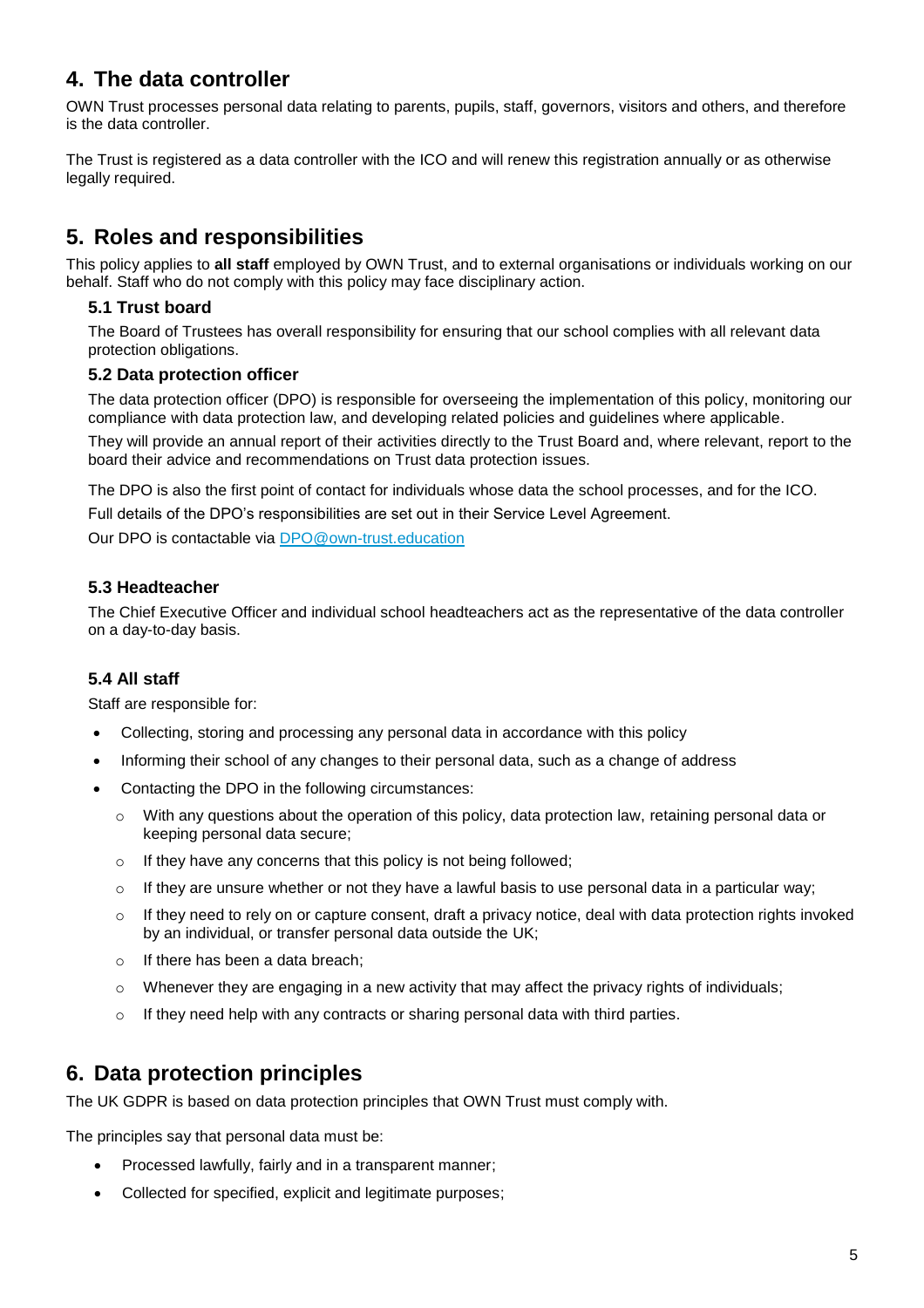- Adequate, relevant and limited to what is necessary to fulfil the purposes for which it is processed;
- Accurate and, where necessary, kept up to date;
- Kept for no longer than is necessary for the purposes for which it is processed;
- Processed in a way that ensures it is appropriately secure.

This policy sets out how the Trust aims to comply with these principles.

## **7. Collecting personal data**

#### **7.1 Lawfulness, fairness and transparency**

We will only process personal data where we have one of 6 'lawful bases' (legal reasons) to do so under data protection law:

- The data needs to be processed so that the school can **fulfil a contract** with the individual, or the individual has asked the Trust to take specific steps before entering into a contract;
- The data needs to be processed so that the Trust can **comply with a legal obligation;**
- The data needs to be processed to ensure the **vital interests** of the individual e.g. to protect someone's life;
- The data needs to be processed so that the Trust, as a public authority, can perform a task **in the public interest,** and carry out its official functions;
- The data needs to be processed for the **legitimate interests** of the Trust or a third party (provided the individual's rights and freedoms are not overridden);
- The individual (or their parent/carer when appropriate in the case of a pupil) has freely given clear **consent.**

For special categories of personal data, we will also meet one of the special category conditions for processing under UK data protection law.

- The individual (or their parent/carer when appropriate in the case of a pupil) has given **explicit consent**
- The data needs to be processed to perform or exercise obligations or rights in relation to **employment, social security or social protection law**
- The data needs to be processed to ensure the **vital interests** of the individual or another person, where the individual is physically or legally incapable of giving consent
- The data has already been made **manifestly public** by the individual
- The data needs to be processed for the establishment, exercise or defence of **legal claims**
- The data needs to be processed for reasons of **substantial public interest** as defined in legislation
- The data needs to be processed for **health or social care purposes**, and the processing is done by, or under the direction of, a health or social work professional or by any other person obliged to confidentiality under law
- The data needs to be processed for **public health reasons**, and the processing is done by, or under the direction of, a health professional or by any other person obliged to confidentiality under law
- The data needs to be processed for **archiving purposes**, scientific or historical research purposes, or statistical purposes, and the processing is in the public interest

For criminal offence data, we will meet both a lawful basis and a condition set out under UK data protection law. Conditions include:

- The individual (or their parent/carer when appropriate in the case of a pupil) has given **consent**
- The data needs to be processed to ensure the **vital interests** of the individual or another person, where the individual is physically or legally incapable of giving consent
- The data has already been made **manifestly public** by the individual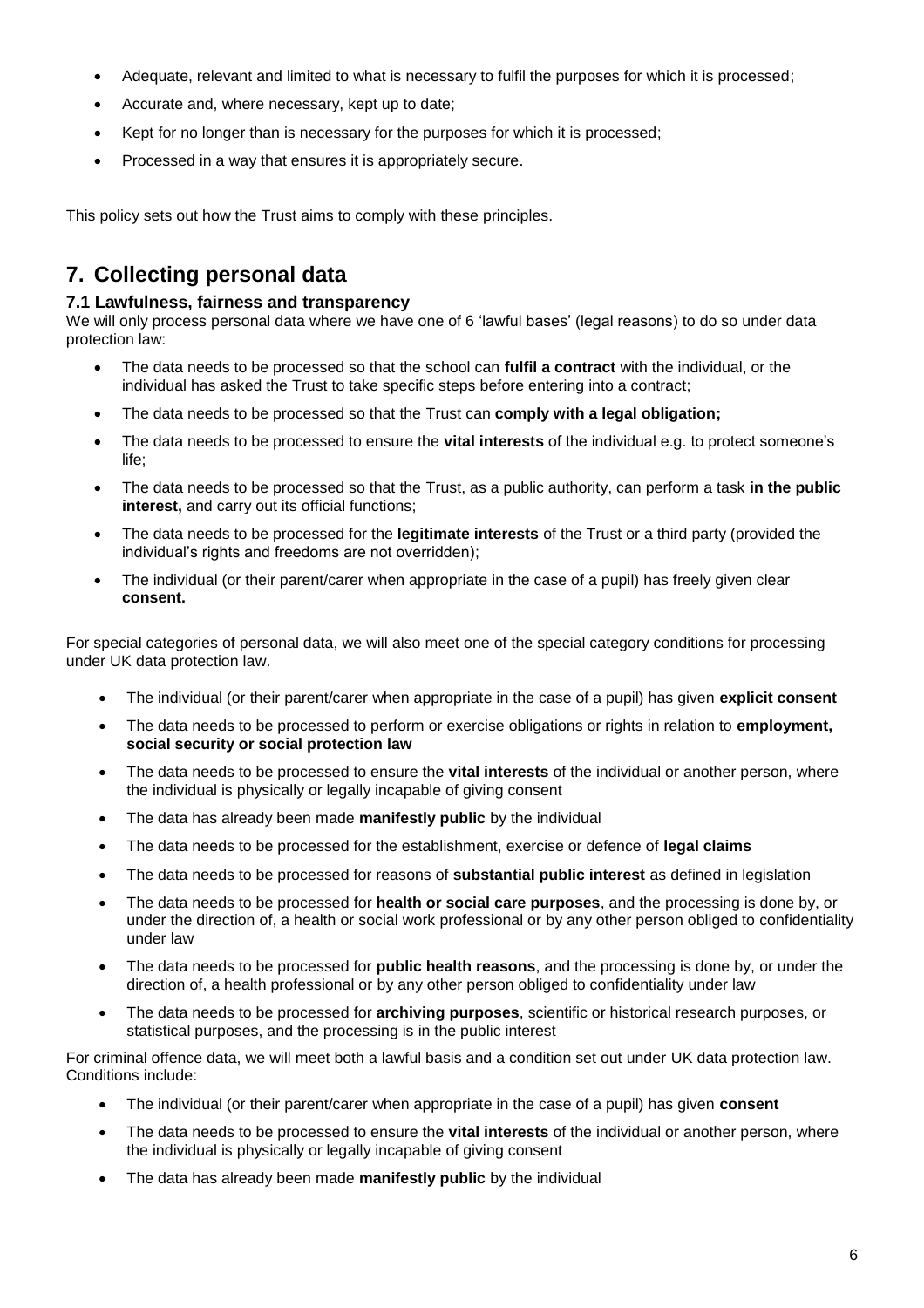- The data needs to be processed for or in connection with legal proceedings, to obtain legal advice, or for the establishment, exercise or defence of **legal rights**
- The data needs to be processed for reasons of **substantial public interest** as defined in legislation

Whenever we first collect personal data directly from individuals, we will provide them with the relevant information required by UK data protection law.

We will always consider the fairness of our data processing. We will ensure we do not handle personal data in ways that individuals would not reasonably expect, or use personal data in ways which have unjustified adverse effects on them.

## **7.2 Limitation, minimisation and accuracy**

We will only collect personal data for specified, explicit and legitimate reasons. We will explain these reasons to the individuals when we first collect their data.

If we want to use personal data for reasons other than those given when we first obtained it, we will inform the individuals concerned before we do so, and seek consent where necessary.

Staff must only process personal data where it is necessary in order to do their jobs.

We will keep data accurate and, where necessary, up-to-date. Inaccurate data will be rectified or erased when appropriate.

In addition, when staff no longer need the personal data they hold, they must ensure it is deleted or anonymised. This will be done in accordance with the Trust's Date Retention Schedule.

## **8. Sharing personal data**

We will not normally share personal data with anyone else, but may do so where:

- There is an issue with a pupil or parent/carer that puts the safety of our staff at risk;
- We need to liaise with other agencies we will seek consent as necessary before doing this;
- Our suppliers or contractors need data to enable us to provide services to our staff and pupils for example, IT companies. When doing this, we will:
	- $\circ$  Only appoint suppliers or contractors which can provide sufficient guarantees that they comply with UK data protection law;
	- o Establish a data sharing agreement with the supplier or contractor, either in the contract or as a standalone agreement, to ensure the fair and lawful processing of any personal data we share;
	- $\circ$  Only share data that the supplier or contractor needs to carry out their service, and information necessary to keep them safe while working with us.

We will also share personal data with law enforcement and government bodies where we are legally required to do so.

We may also share personal data with emergency services and local authorities to help them to respond to an emergency situation that affects any of our pupils or staff.

Where we transfer personal data internationally, we will do so in accordance with UK data protection law.

## **9. Subject access requests and other rights of individuals**

## **9.1 Subject access requests**

Individuals have a right to make a 'subject access request' to gain access to personal information that the school holds about them. This includes:

- Confirmation that their personal data is being processed;
- Access to a copy of the data;
- The purposes of the data processing;
- The categories of personal data concerned;
- Who the data has been, or will be, shared with;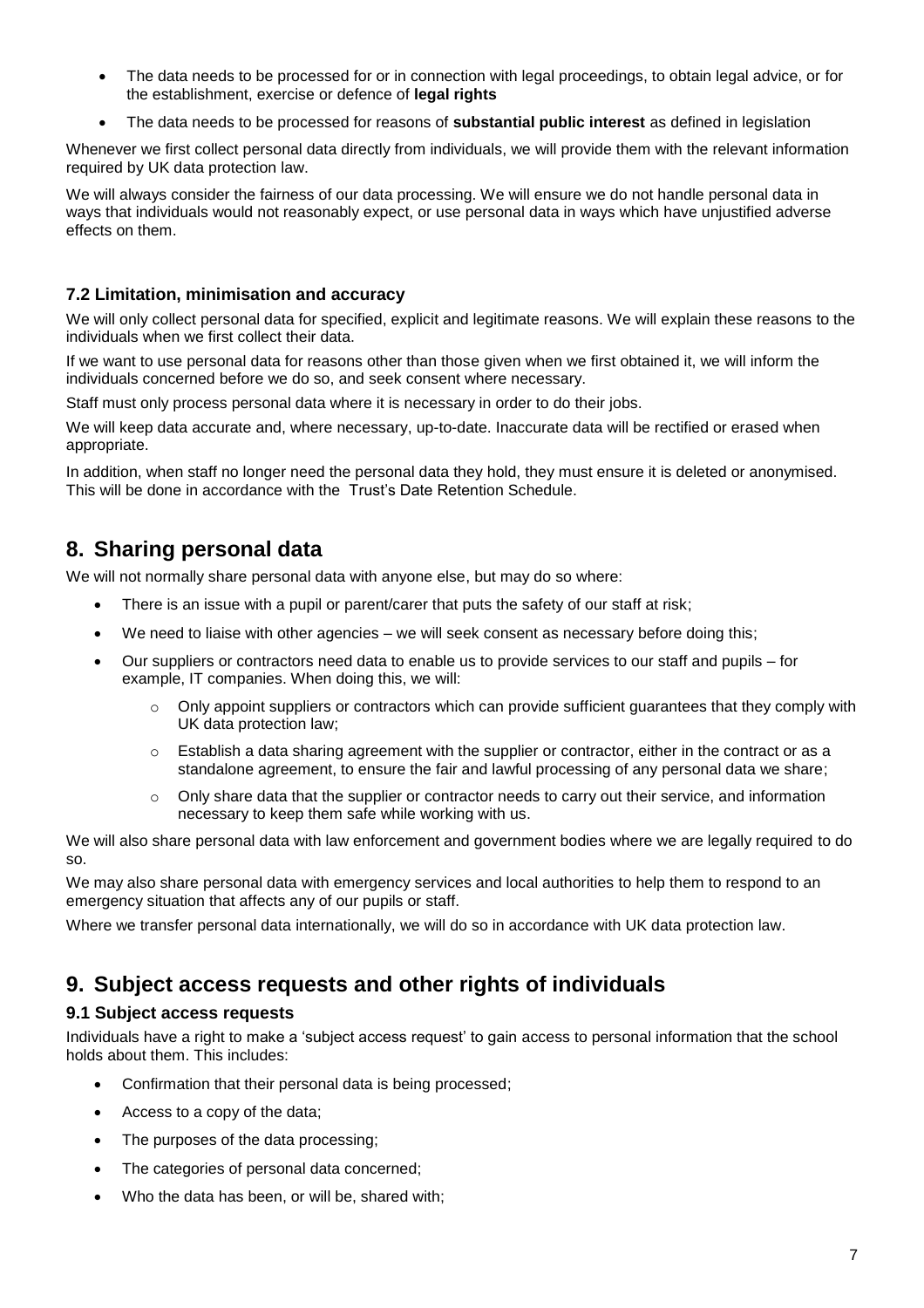- How long the data will be stored for, or if this isn't possible, the criteria used to determine this period;
- The source of the data, if not the individual;
- Where relevant, the existence of the right to request rectification, erasure or restriction, or to object to such processing
- The right to lodge a complaint with the ICO or another supervisory authority
- The source of the data, if not the individual
- Whether any automated decision-making is being applied to their data, and what the significance and consequences of this might be for the individual.
- The safeguards provided if the data is being transferred internationally

Subject access requests can be submitted in any form, but we may be able to respond to requests more quickly if they are made in writing and include:

- Name of individual;
- Correspondence address;
- Contact number and email address;
- Details of the information requested;

If staff receive a subject access request they must immediately forward it to the DPO.

#### **9.2 Children and subject access requests**

Personal data about a child belongs to that child, and not the child's parents or carers. For a parent or carer to make a subject access request with respect to their child, the child must either be unable to understand their rights and the implications of a subject access request, or have given their consent.

Children below the age of 12 are generally not regarded to be mature enough to understand their rights and the implications of a subject access request. Therefore, most subject access requests from parents or carers of pupils at our schools may be granted without the express permission of the pupil. This is not a rule and a pupil's ability to understand their rights will always be judged on a case-by-case basis.

#### **9.3 Responding to subject access requests**

When responding to requests, we:

- May ask the individual to provide 2 forms of identification;
- May contact the individual via phone to confirm the request was made;
- Will respond without delay and within 1 month of receipt of the request;
- Will provide the information free of charge;
- May tell the individual we will comply within 3 months of receipt of the request, where a request is complex or numerous. We will inform the individual of this within 1 month, and explain why the extension is necessary.

We may not disclose information if it:

- Might cause serious harm to the physical or mental health of the pupil or another individual;
- Would reveal that the child is being or has been abused, or is at risk of abuse, where the disclosure of that information would not be in the child's best interests;
- Would include another person's personal data that we can't reasonably anonymise, and we don't have the other person's consent and it would be unreasonable to proceed without it

Is part of certain sensitive documents, such as those related to crime, immigration, legal proceedings or legal professional privilege, management forecasts, negotiations, confidential references, or exam scripts

If the request is unfounded or excessive, we may refuse to act on it, or charge a reasonable fee which takes into account administrative costs. We will take into account whether the request is repetitive in nature when making this decision.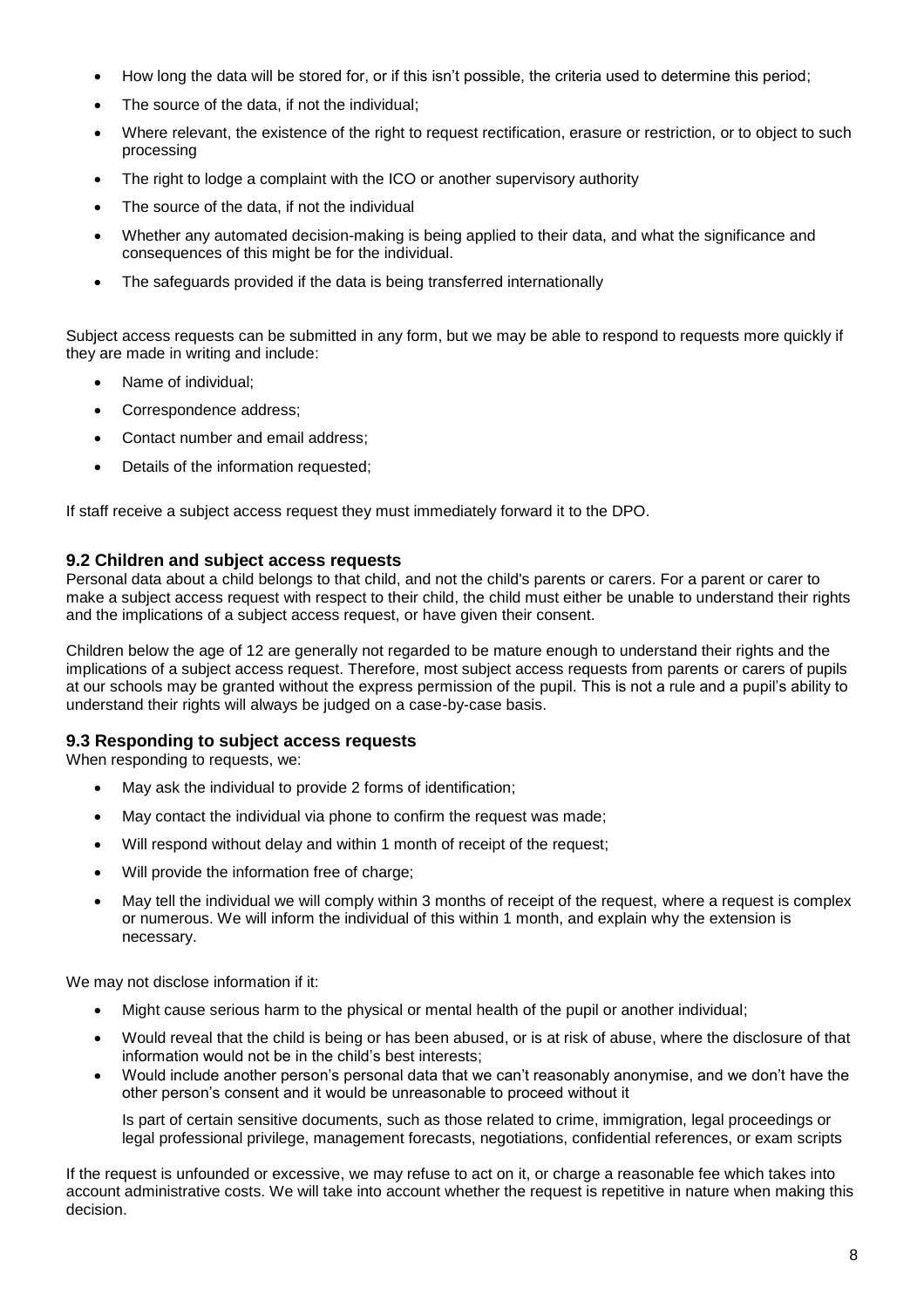When we refuse a request, we will tell the individual why, and tell them they have the right to complain to the ICO or they can seek to enforce their subject access right through the courts.

## **9.4 Other data protection rights of the individual**

In addition to the right to make a subject access request (see above), and to receive information when we are collecting their data about how we use and process it (see section 7), individuals also have the right to:

- Withdraw their consent to processing at any time;
- Ask us to rectify, erase or restrict processing of their personal data, or object to the processing of it (in certain circumstances);
- Prevent use of their personal data for direct marketing;
- Object to processing which has been justified on the basis of public interest official authority or legitimate interests;
- Request a copy of agreements under which their personal data is transferred outside of the UK;
- Object to decisions based solely on automated decision making or profiling (decisions taken with no human involvement, that might negatively affect them);
- Challenge decisions based solely on automated decision making or profiling (i.e. making decisions or evaluating certain things about an individual based on their personal data with no human involvement)
- Be notified of a data breach in certain circumstances;
- Make a complaint to the ICO;
- Ask for their personal data to be transferred to a third party in a structured, commonly used and machinereadable format (in certain circumstances).

Individuals should submit any request to exercise these rights to the DPO. If staff receive such a request, they must immediately forward it to the DPO.

## **10. Parental requests to see the educational record**

Parents, or those with parental responsibility, have a legal right to free access to their child's educational record (which includes most information about a pupil) within 15 school days of receipt of a written request.

If the request is for a copy of the educational record, the school may charge a fee to cover the cost of supplying it.

This right applies as long as the pupil concerned is aged under 18.

There are certain circumstances in which this right can be denied, such as if releasing the information might cause serious harm to the physical or mental health of the pupil or another individual, or if it would mean releasing exam marks before they are officially announced.

# **11. CCTV**

We use CCTV in some locations on school sites to ensure they remain safe. We will adhere to the ICO's code of [practice](https://ico.org.uk/media/for-organisations/documents/1542/cctv-code-of-practice.pdf) for the use of CCTV.

We do not need to ask individuals' permission to use CCTV, but we make it clear where individuals are being recorded. Security cameras are clearly visible and accompanied by prominent signs explaining that CCTV is in use.

Any enquiries about the CCTV system should be directed to the Headteacher of the school.

## **12. Photographs and videos**

As part of our schools' activities, we may take photographs and record images of individuals within our schools.

We will obtain written consent from parents/carers for photographs and videos to be taken of their child for communication, marketing and promotional materials. We will clearly explain how the photograph and/or video will be used to both the parent/carer and pupil.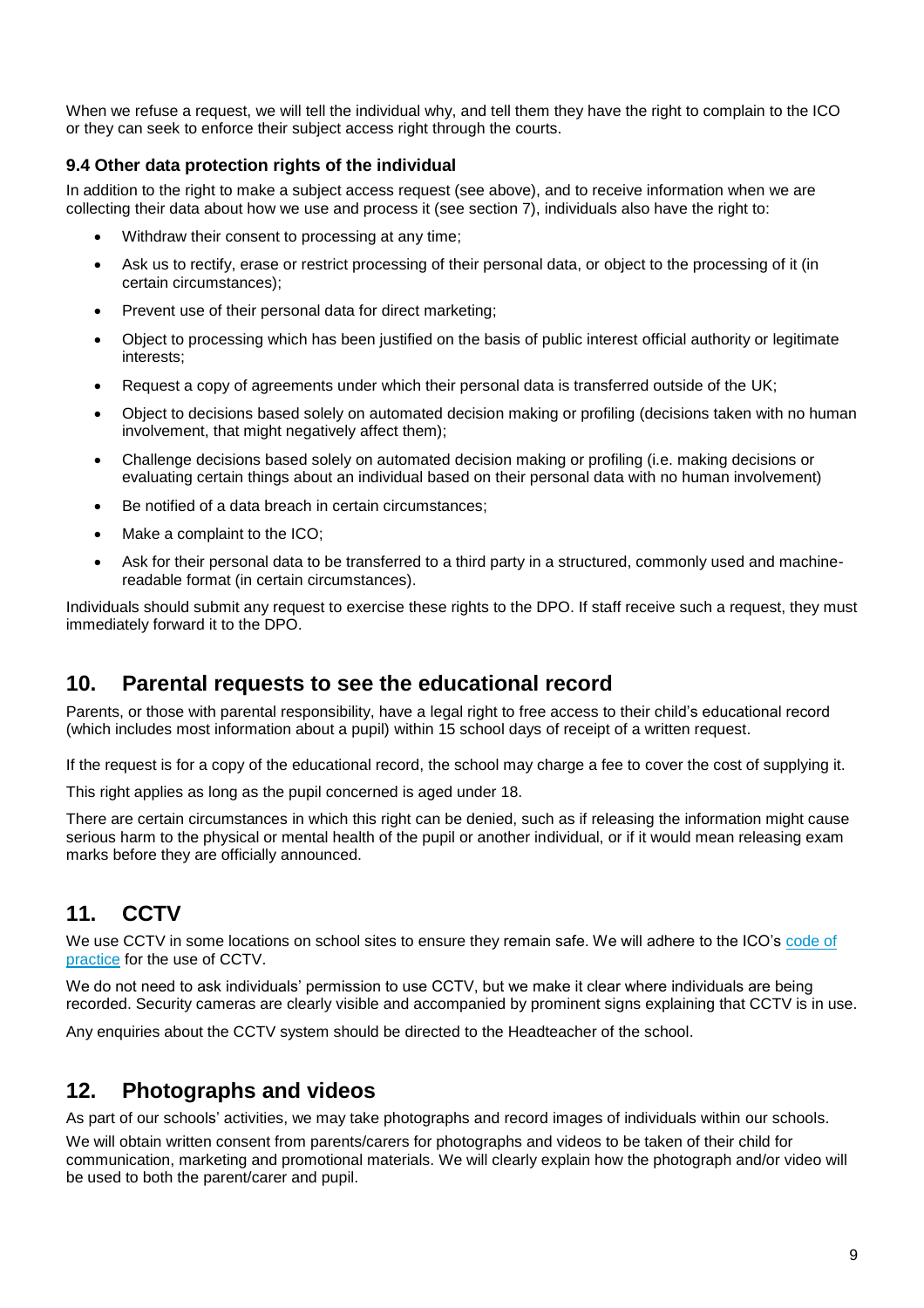Any photographs and videos taken by parents/carers at school events for their own personal use are not covered by UK data protection legislation. However, we will ask that photos or videos with other pupils are not shared publicly on social media for safeguarding reasons, unless all the relevant parents/carers have agreed to this.

Uses may include:

- Within schools on notice boards and in school magazines, brochures, newsletters, etc.;
- Outside of schools by external agencies such as the school photographer, newspapers, campaigns;
- Online on our school and Trust websites or social media pages.

Consent can be refused or withdrawn at any time. If consent is withdrawn, we will delete the photograph or video and not distribute it further.

When using photographs and videos in this way we will not accompany them with any other personal information about the child, to ensure they cannot be identified.

See our Safeguarding Policy for more information on our use of photographs and videos.

## **13. Data protection by design and default**

We will put measures in place to show that we have integrated data protection into all of our data processing activities, including:

- Appointing a suitably qualified DPO, and ensuring they have the necessary resources to fulfil their duties and maintain their expert knowledge;
- Only processing personal data that is necessary for each specific purpose of processing, and always in line with the data protection principles set out in relevant data protection law (see section 6);
- Completing privacy impact assessments where the school's processing of personal data presents a high risk to rights and freedoms of individuals, and when introducing new technologies (the DPO will advise on this process);
- Integrating data protection into internal documents including this policy, any related policies and privacy notices;
- Regularly training members of staff on data protection law, this policy, any related policies and any other data protection matters; we will also keep a record of attendance;
- Regularly conducting reviews and audits to test our privacy measures and make sure we are compliant;
- Maintaining records of our processing activities, including:
	- $\circ$  For the benefit of data subjects, making available the name and contact details of our Trust and DPO and all information we are required to share about how we use and process their personal data (via our privacy notices);
	- $\circ$  For all personal data that we hold, maintaining an internal record of the type of data, type of data subject, how and why we are using the data, any third-party recipients, how and why we are storing the data, any transfers outside of the UK and the safeguards for those, retention periods and how we are keeping the data secure

## **14. Data security and storage of records**

We will protect personal data and keep it safe from unauthorised or unlawful access, alteration, processing or disclosure, and against accidental or unlawful loss, destruction or damage.

In particular:

- Paper-based records and portable electronic devices, such as laptops and hard drives that contain personal data are kept under lock and key when not in use;
- Papers containing confidential personal data must not be left on office and classroom desks, on staffroom tables, pinned to notice/display boards, or left anywhere else where there is general access;
- Where personal information needs to be taken off site, staff must sign it in and out from the school office;
- Passwords that are at least 8 characters long containing letters and numbers are used to access school computers, laptops and other electronic devices. Staff and pupils are reminded to change their passwords at regular intervals and should not re-use passwords from other sites;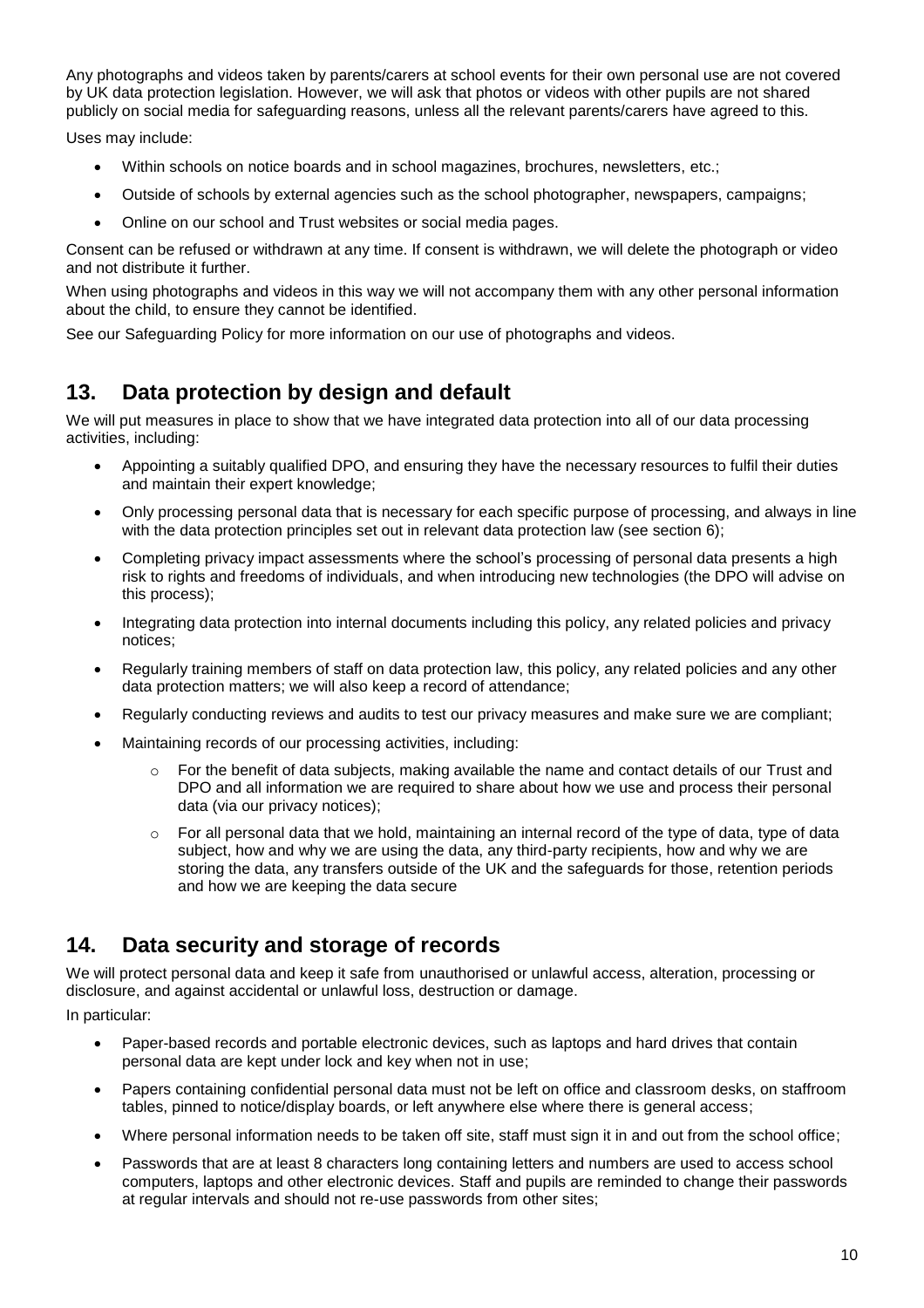- Encryption software is used to protect all portable devices and removable media, such as laptops and USB devices;
- Staff, pupils, governors or Trustees, who store personal information on their personal devices are expected to follow the same security procedures as for school-owned equipment (see our Staff acceptable use agreement);
- Where we need to share personal data with a third party, we carry out due diligence and take reasonable steps to ensure it is stored securely and adequately protected (see section 8).

## **15. Disposal of records**

Personal data that is no longer needed will be disposed of securely. Personal data that has become inaccurate or out of date will also be disposed of securely, where we cannot or do not need to rectify or update it.

For example, we will shred or incinerate paper-based records, and overwrite or delete electronic files. We may also use a third party to safely dispose of records on the Trust's behalf. If we do so, we will require the third party to provide sufficient guarantees that it complies with data protection law.

## **16. Personal data breaches**

The Trust will make all reasonable endeavours to ensure that there are no personal data breaches.

In the unlikely event of a suspected data breach, we will follow the procedure set out in appendix 1.

When appropriate, we will report the data breach to the ICO within 72 hours. Such breaches in a school context may include, but are not limited to:

- A non-anonymised dataset being published on the school website which shows the exam results of pupils eligible for the pupil premium;
- Safeguarding information being made available to an unauthorised person;
- The theft of a school laptop containing non-encrypted personal data about pupils.

# **17. Training**

All staff, Trustees and governors are provided with data protection training as part of their induction process. Data protection will also form part of continuing professional development, where changes to legislation, guidance or the school's processes make it necessary.

## **18. Monitoring arrangements**

The DPO is responsible for monitoring and reviewing this policy. This policy will be reviewed and updated annually and approved by the CEO.

## **19. Links with other policies**

This data protection policy is linked to our:

- Freedom of Information Publication Scheme;
- Staff Acceptable Use Agreement;
- Safeguarding and Child Protection Policy.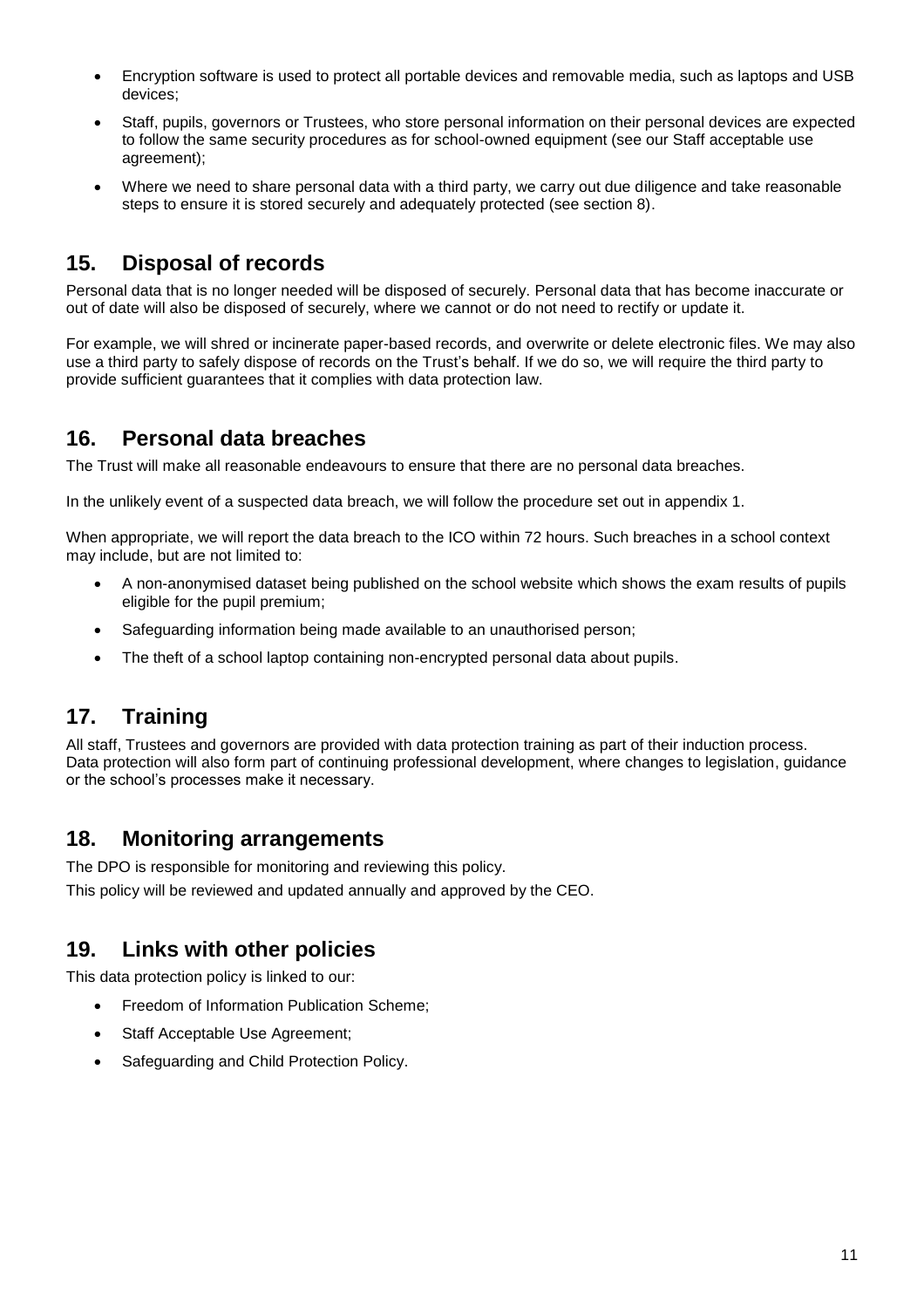# **Appendix 1: Personal data breach procedure**

This procedure is based on [guidance on personal data breaches](https://ico.org.uk/for-organisations/guide-to-the-general-data-protection-regulation-gdpr/personal-data-breaches/) produced by the ICO.

- On finding or causing a breach, or potential breach, the staff member or data processor must immediately notify the DPO via the forms provided on the Trust website
- The DPO will investigate the report, and determine whether a breach has occurred. To decide, the DPO will consider whether personal data has been accidentally or unlawfully:
	- o Lost;
	- o Stolen;
	- o Destroyed;
	- o Altered;
	- o Disclosed or made available where it should not have been;
	- o Made available to unauthorised people.
- The DPO will alert the Chief Executive Officer and the Chair of Trustees
- The DPO will make all reasonable efforts to contain and minimise the impact of the breach, assisted by relevant staff members or data processors where necessary. (Actions relevant to specific data types are set out at the end of this procedure)
- The DPO will assess the potential consequences, based on how serious they are, and how likely they are to happen
- The DPO will work out whether the breach must be reported to the ICO. This must be judged on a case-bycase basis. To decide, the DPO will consider whether the breach is likely to negatively affect people's rights and freedoms, and cause them any physical, material or non-material damage (e.g. emotional distress), including through:
	- o Loss of control over their data;
	- o Discrimination;
	- o Identify theft or fraud;
	- o Financial loss;
	- o Unauthorised reversal of pseudonymisation (for example, key-coding);
	- o Damage to reputation;
	- o Loss of confidentiality;
	- $\circ$  Any other significant economic or social disadvantage to the individual(s) concerned.

If it's likely that there will be a risk to people's rights and freedoms, the DPO must notify the ICO.

- The DPO will document the decision (either way), in case it is challenged at a later date by the ICO or an individual affected by the breach. Documented decisions are stored on the Trust's computer system.
- Where the ICO must be notified, the DPO will do this via the ['report a breach' page of the ICO website](https://ico.org.uk/for-organisations/report-a-breach/) within 72 hours. As required, the DPO will set out:
	- $\circ$  A description of the nature of the personal data breach including, where possible:
		- **The categories and approximate number of individuals concerned**
		- **•** The categories and approximate number of personal data records concerned;
	- o The name and contact details of the DPO;
	- o A description of the likely consequences of the personal data breach;
	- $\circ$  A description of the measures that have been, or will be taken, to deal with the breach and mitigate any possible adverse effects on the individual(s) concerned;
- If all the above details are not yet known, the DPO will report as much as they can within 72 hours. The report will explain that there is a delay, the reasons why, and when the DPO expects to have further information. The DPO will submit the remaining information as soon as possible.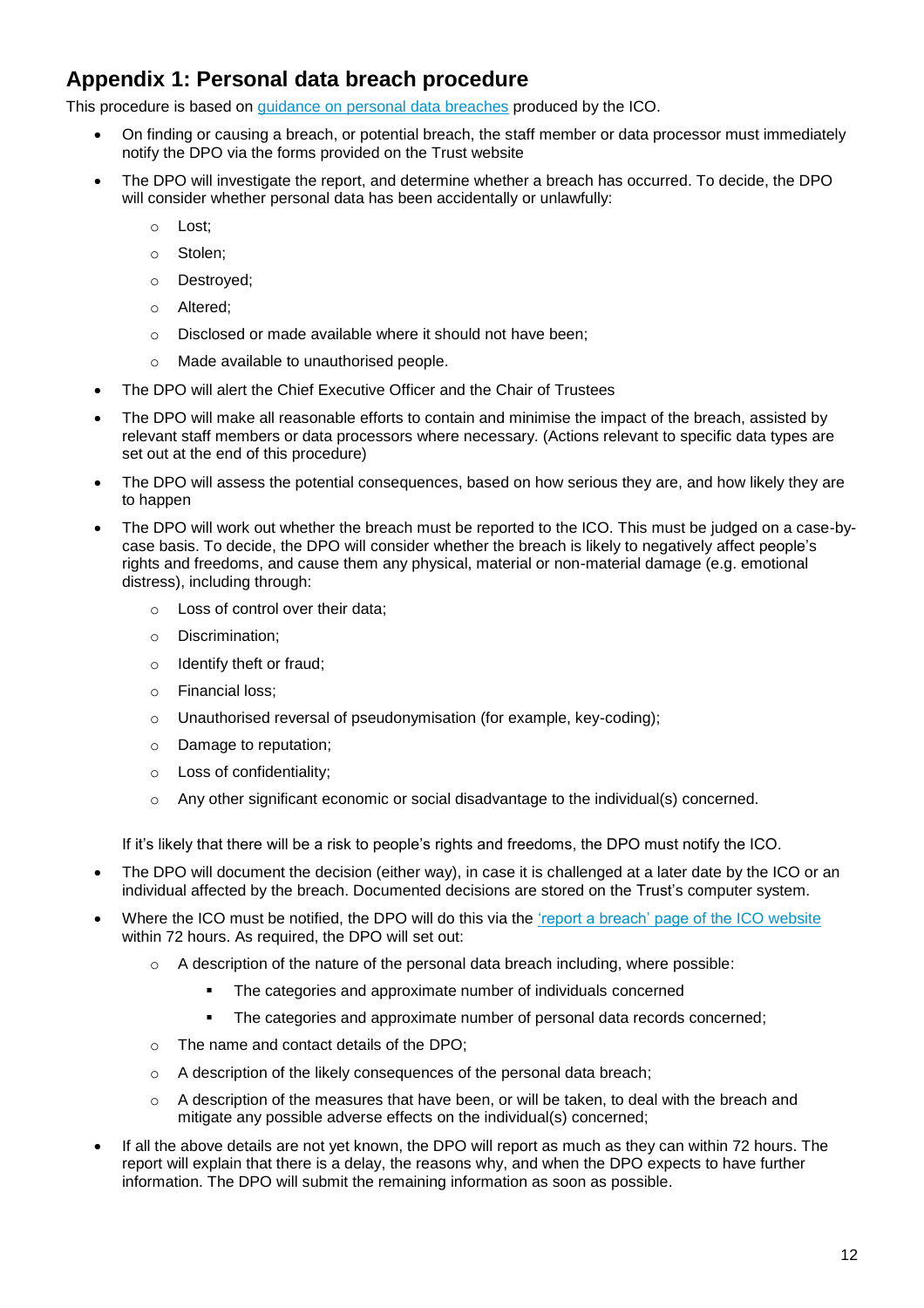- The DPO will also assess the risk to individuals, again based on the severity and likelihood of potential or actual impact. If the risk is high, the DPO will promptly inform, in writing, all individuals whose personal data has been breached. This notification will set out:
	- o The name and contact details of the DPO;
	- o A description of the likely consequences of the personal data breach;
	- o A description of the measures that have been, or will be, taken to deal with the data breach and mitigate any possible adverse effects on the individual(s) concerned;
- The DPO will notify any relevant third parties who can help mitigate the loss to individuals for example, the police, insurers, banks or credit card companies;
- The DPO will document each breach, irrespective of whether it is reported to the ICO. For each breach, this record will include the:
	- o Facts and cause
	- o Effects
	- o Action taken to contain it and ensure it does not happen again (such as establishing more robust processes or providing further training for individuals).

Records of all breaches will be stored on the Trust's computer system.

The DPO and Chief executive Officer will meet to review what happened and how it can be stopped from happening again. This meeting will happen as soon as reasonably possible

#### **Actions to minimise the impact of data breaches**

We will take the actions set out below to mitigate the impact of different types of data breach, focusing especially on breaches involving particularly risky or sensitive information. We will review the effectiveness of these actions and amend them as necessary after any data breach.

#### *Sensitive information being disclosed via email (including safeguarding records)*

- *If special category data (sensitive information) is accidentally made available via email to unauthorised individuals, the sender must attempt to recall the email as soon as they become aware of the error;*
- *Members of staff who receive personal data sent in error must alert the sender and the DPO as soon as they become aware of the error;*
- *If the sender is unavailable or cannot recall the email for any reason, the DPO will ask the ICT department to recall it;*
- *In any cases where the recall is unsuccessful, the DPO will contact the relevant unauthorised individuals who received the email, explain that the information was sent in error, and request that those individuals delete the information and do not share, publish, save or replicate it in any way;*
- *The DPO will ensure we receive a written response from all the individuals who received the data, confirming that they have complied with this request;*
- *The DPO will carry out an internet search to check that the information has not been made public; if it has, we will contact the publisher/website owner or administrator to request that the information is removed from their website and deleted.*

#### *The Trust's cashless payment provider being hacked and parents' financial details stolen*

- *The DPO will contact the parents involved as soon as possible following the events coming to light to explain what has happened and the steps they should take to minimise the effect of the breach;*
- *The DPO will liaise with the payment provider to obtain information on the steps they have taken following the data breach;*
- *The school/DPO will obtain reassurances of the procedures put in place to prevent a reoccurrence of the breach.*